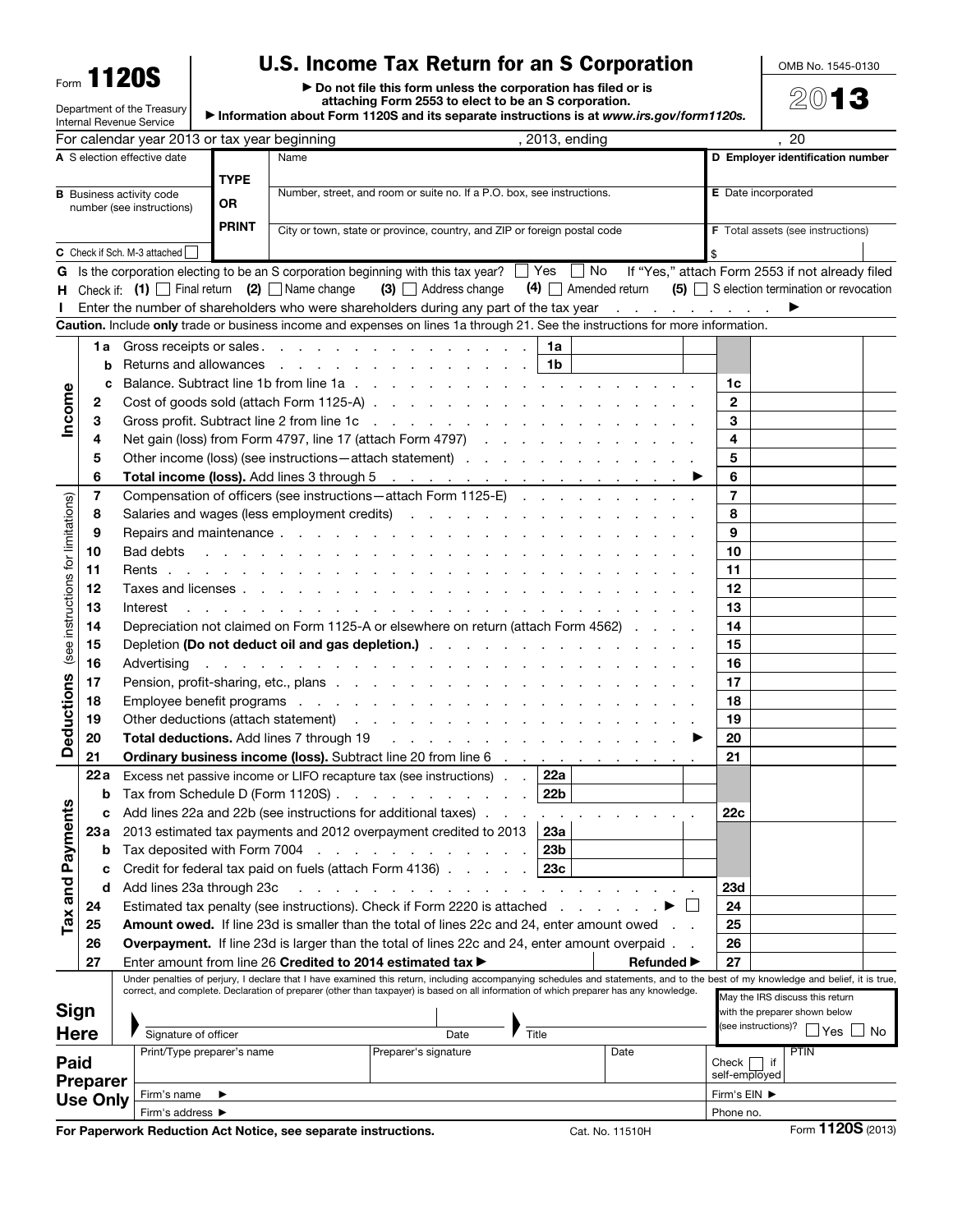|           | Form 1120S (2013)                                                                                                                                                                                                                                                                                                                                                                                                                                                                                       |                                                                                                                                                                                                                                                                                                                                                                           |                                     |                                 |                                                             |     | Page 2 |  |  |
|-----------|---------------------------------------------------------------------------------------------------------------------------------------------------------------------------------------------------------------------------------------------------------------------------------------------------------------------------------------------------------------------------------------------------------------------------------------------------------------------------------------------------------|---------------------------------------------------------------------------------------------------------------------------------------------------------------------------------------------------------------------------------------------------------------------------------------------------------------------------------------------------------------------------|-------------------------------------|---------------------------------|-------------------------------------------------------------|-----|--------|--|--|
|           | <b>Schedule B</b>                                                                                                                                                                                                                                                                                                                                                                                                                                                                                       | <b>Other Information</b> (see instructions)                                                                                                                                                                                                                                                                                                                               |                                     |                                 |                                                             |     |        |  |  |
| 1         | Check accounting method:                                                                                                                                                                                                                                                                                                                                                                                                                                                                                | Cash<br>$\mathbf{a}$<br>c                                                                                                                                                                                                                                                                                                                                                 | $\mathbf{b}$ $\Box$ Accrual         |                                 |                                                             | Yes | No.    |  |  |
| 2         | See the instructions and enter the:<br>a Business activity ▶                                                                                                                                                                                                                                                                                                                                                                                                                                            |                                                                                                                                                                                                                                                                                                                                                                           |                                     |                                 |                                                             |     |        |  |  |
| З         | At any time during the tax year, was any shareholder of the corporation a disregarded entity, a trust, an estate, or a<br>nominee or similar person? If "Yes," attach Schedule B-1, Information on Certain Shareholders of an S Corporation                                                                                                                                                                                                                                                             |                                                                                                                                                                                                                                                                                                                                                                           |                                     |                                 |                                                             |     |        |  |  |
| 4         | At the end of the tax year, did the corporation:                                                                                                                                                                                                                                                                                                                                                                                                                                                        |                                                                                                                                                                                                                                                                                                                                                                           |                                     |                                 |                                                             |     |        |  |  |
| а         | Own directly 20% or more, or own, directly or indirectly, 50% or more of the total stock issued and outstanding of any<br>foreign or domestic corporation? For rules of constructive ownership, see instructions. If "Yes," complete (i) through (v)                                                                                                                                                                                                                                                    |                                                                                                                                                                                                                                                                                                                                                                           |                                     |                                 |                                                             |     |        |  |  |
|           | (v) If Percentage in (iv) is 100%, Enter the<br>(ii) Employer Identification Number<br>(iii) Country of<br>(iv) Percentage of Stock<br>(i) Name of Corporation<br>Date (if any) a Qualified Subchapter S<br>Incorporation<br>Owned<br>(if any)<br><b>Subsidiary Election Was Made</b>                                                                                                                                                                                                                   |                                                                                                                                                                                                                                                                                                                                                                           |                                     |                                 |                                                             |     |        |  |  |
|           |                                                                                                                                                                                                                                                                                                                                                                                                                                                                                                         |                                                                                                                                                                                                                                                                                                                                                                           |                                     |                                 |                                                             |     |        |  |  |
| b         |                                                                                                                                                                                                                                                                                                                                                                                                                                                                                                         | Own directly an interest of 20% or more, or own, directly or indirectly, an interest of 50% or more in the profit, loss, or<br>capital in any foreign or domestic partnership (including an entity treated as a partnership) or in the beneficial interest of a<br>trust? For rules of constructive ownership, see instructions. If "Yes," complete (i) through (v) below |                                     |                                 |                                                             |     |        |  |  |
|           | (i) Name of Entity                                                                                                                                                                                                                                                                                                                                                                                                                                                                                      | (ii) Employer Identification Number<br>(if any)                                                                                                                                                                                                                                                                                                                           | (iii) Type of Entity                | (iv) Country of<br>Organization | (v) Maximum Percentage Owned in Profit,<br>Loss, or Capital |     |        |  |  |
|           |                                                                                                                                                                                                                                                                                                                                                                                                                                                                                                         |                                                                                                                                                                                                                                                                                                                                                                           |                                     |                                 |                                                             |     |        |  |  |
|           |                                                                                                                                                                                                                                                                                                                                                                                                                                                                                                         |                                                                                                                                                                                                                                                                                                                                                                           |                                     |                                 |                                                             |     |        |  |  |
|           |                                                                                                                                                                                                                                                                                                                                                                                                                                                                                                         |                                                                                                                                                                                                                                                                                                                                                                           |                                     |                                 |                                                             |     |        |  |  |
|           |                                                                                                                                                                                                                                                                                                                                                                                                                                                                                                         | 5 a At the end of the tax year, did the corporation have any outstanding shares of restricted stock?                                                                                                                                                                                                                                                                      |                                     |                                 |                                                             |     |        |  |  |
|           | If "Yes," complete lines (i) and (ii) below.<br>Total shares of restricted stock<br>(i)<br>(ii)                                                                                                                                                                                                                                                                                                                                                                                                         |                                                                                                                                                                                                                                                                                                                                                                           | the contract of the contract of the |                                 |                                                             |     |        |  |  |
| b         | Total shares of non-restricted stock<br>At the end of the tax year, did the corporation have any outstanding stock options, warrants, or similar instruments?                                                                                                                                                                                                                                                                                                                                           |                                                                                                                                                                                                                                                                                                                                                                           |                                     |                                 |                                                             |     |        |  |  |
|           | If "Yes," complete lines (i) and (ii) below.<br>(i)                                                                                                                                                                                                                                                                                                                                                                                                                                                     | Total shares of stock outstanding at the end of the tax year                                                                                                                                                                                                                                                                                                              |                                     |                                 |                                                             |     |        |  |  |
|           | (ii)                                                                                                                                                                                                                                                                                                                                                                                                                                                                                                    | Total shares of stock outstanding if all instruments were executed >                                                                                                                                                                                                                                                                                                      |                                     |                                 |                                                             |     |        |  |  |
| 6         | information on any reportable transaction?                                                                                                                                                                                                                                                                                                                                                                                                                                                              | Has this corporation filed, or is it required to file, Form 8918, Material Advisor Disclosure Statement, to provide                                                                                                                                                                                                                                                       |                                     | .                               |                                                             |     |        |  |  |
| 7         |                                                                                                                                                                                                                                                                                                                                                                                                                                                                                                         | Check this box if the corporation issued publicly offered debt instruments with original issue discount $\ldots$ .                                                                                                                                                                                                                                                        |                                     |                                 |                                                             |     |        |  |  |
|           | If checked, the corporation may have to file Form 8281, Information Return for Publicly Offered Original Issue Discount<br>Instruments.                                                                                                                                                                                                                                                                                                                                                                 |                                                                                                                                                                                                                                                                                                                                                                           |                                     |                                 |                                                             |     |        |  |  |
| 8         | If the corporation: (a) was a C corporation before it elected to be an S corporation or the corporation acquired an<br>asset with a basis determined by reference to the basis of the asset (or the basis of any other property) in<br>the hands of a C corporation and (b) has net unrealized built-in gain in excess of the net recognized built-in gain<br>from prior years, enter the net unrealized built-in gain reduced by net recognized built-in gain from prior years (see<br>$instructions)$ |                                                                                                                                                                                                                                                                                                                                                                           |                                     |                                 |                                                             |     |        |  |  |
| 9         | Enter the accumulated earnings and profits of the corporation at the end of the tax year.                                                                                                                                                                                                                                                                                                                                                                                                               |                                                                                                                                                                                                                                                                                                                                                                           |                                     |                                 |                                                             |     |        |  |  |
| 10        | Does the corporation satisfy both of the following conditions?<br>The corporation's total receipts (see instructions) for the tax year were less than \$250,000                                                                                                                                                                                                                                                                                                                                         |                                                                                                                                                                                                                                                                                                                                                                           |                                     |                                 |                                                             |     |        |  |  |
| а<br>b    |                                                                                                                                                                                                                                                                                                                                                                                                                                                                                                         | The corporation's total assets at the end of the tax year were less than \$250,000 $\ldots$ , $\ldots$ , $\ldots$                                                                                                                                                                                                                                                         |                                     |                                 |                                                             |     |        |  |  |
|           |                                                                                                                                                                                                                                                                                                                                                                                                                                                                                                         | If "Yes," the corporation is not required to complete Schedules L and M-1.                                                                                                                                                                                                                                                                                                |                                     |                                 |                                                             |     |        |  |  |
| 11        |                                                                                                                                                                                                                                                                                                                                                                                                                                                                                                         | During the tax year, did the corporation have any non-shareholder debt that was canceled, was forgiven, or had the                                                                                                                                                                                                                                                        |                                     |                                 |                                                             |     |        |  |  |
|           |                                                                                                                                                                                                                                                                                                                                                                                                                                                                                                         | If "Yes," enter the amount of principal reduction $\$$                                                                                                                                                                                                                                                                                                                    |                                     |                                 |                                                             |     |        |  |  |
| 12        | During the tax year, was a qualified subchapter S subsidiary election terminated or revoked? If "Yes," see instructions .<br>Did the corporation make any payments in 2013 that would require it to file Form(s) 1099?                                                                                                                                                                                                                                                                                  |                                                                                                                                                                                                                                                                                                                                                                           |                                     |                                 |                                                             |     |        |  |  |
| 13 a<br>b |                                                                                                                                                                                                                                                                                                                                                                                                                                                                                                         |                                                                                                                                                                                                                                                                                                                                                                           |                                     |                                 |                                                             |     |        |  |  |
|           |                                                                                                                                                                                                                                                                                                                                                                                                                                                                                                         |                                                                                                                                                                                                                                                                                                                                                                           |                                     |                                 | $F_{\text{OCD}}$ 1120S (2013)                               |     |        |  |  |

Form 1120S (2013)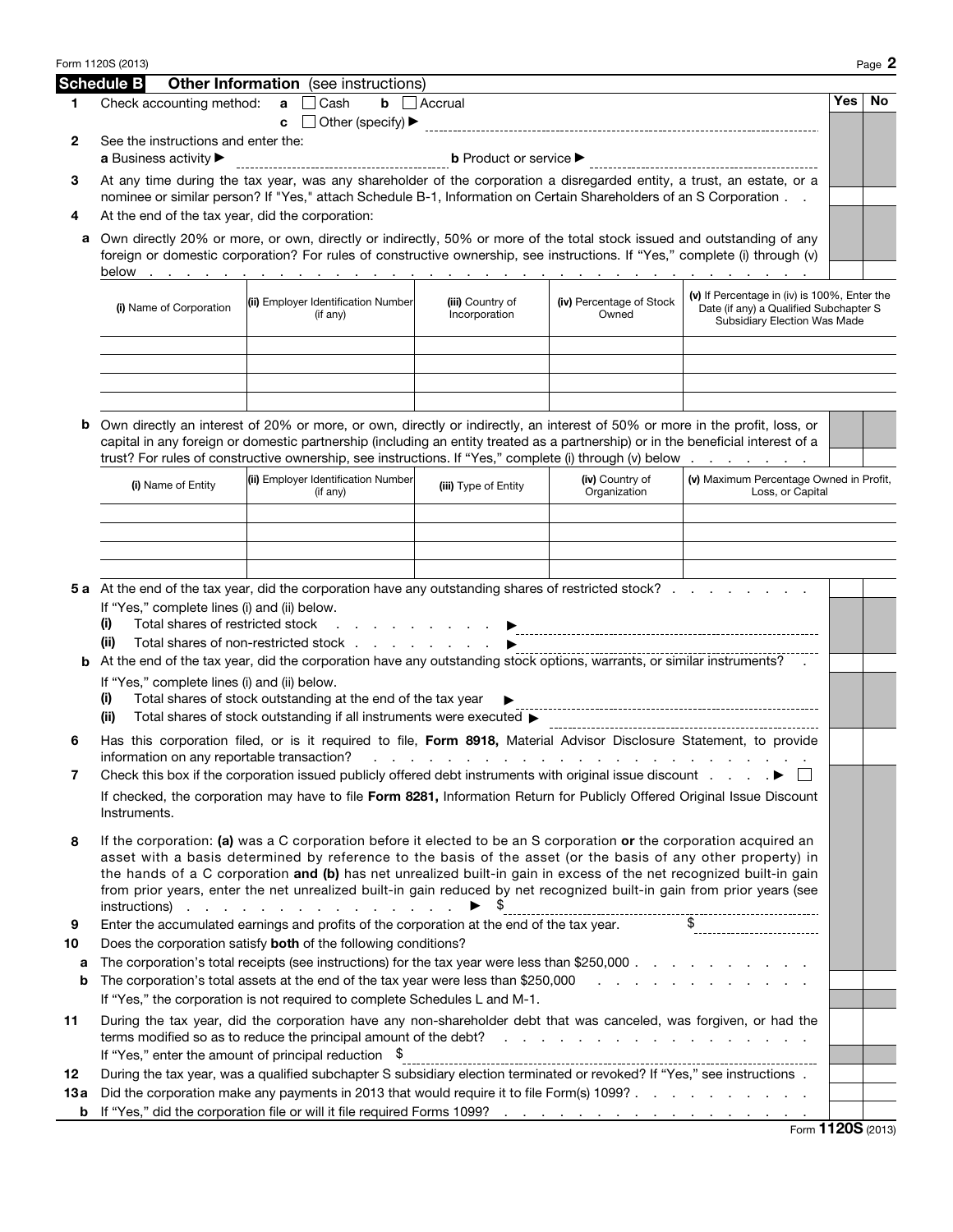| Form 1120S (2013)                         |             |                                                                                                                                                                                                                                                   | Page 3                        |  |  |
|-------------------------------------------|-------------|---------------------------------------------------------------------------------------------------------------------------------------------------------------------------------------------------------------------------------------------------|-------------------------------|--|--|
| <b>Schedule K</b>                         |             | <b>Shareholders' Pro Rata Share Items</b>                                                                                                                                                                                                         | <b>Total amount</b>           |  |  |
|                                           | 1.          | Ordinary business income (loss) (page 1, line 21)                                                                                                                                                                                                 | $\mathbf{1}$                  |  |  |
|                                           | $\mathbf 2$ | Net rental real estate income (loss) (attach Form 8825)                                                                                                                                                                                           | $\mathbf{2}$                  |  |  |
|                                           | Зa          | Other gross rental income (loss) $\ldots$ $\ldots$ $\ldots$ $\ldots$ $\ldots$ $\mid$ 3a                                                                                                                                                           |                               |  |  |
|                                           | b           | Expenses from other rental activities (attach statement) $\therefore$ $\cdot$ 3b                                                                                                                                                                  |                               |  |  |
|                                           | C           | Other net rental income (loss). Subtract line 3b from line 3a                                                                                                                                                                                     | 3 <sub>c</sub>                |  |  |
|                                           | 4           | Interest income by a contract of the contract of the contract of the contract of the contract of the contract of the contract of the contract of the contract of the contract of the contract of the contract of the contract                     | $\overline{\mathbf{4}}$       |  |  |
|                                           | 5           |                                                                                                                                                                                                                                                   | 5a                            |  |  |
| Income (Loss)                             |             | <b>b</b> Qualified dividends $\vert$ 5b                                                                                                                                                                                                           |                               |  |  |
|                                           | 6           |                                                                                                                                                                                                                                                   | 6                             |  |  |
|                                           | 7           | Net short-term capital gain (loss) (attach Schedule D (Form 1120S))                                                                                                                                                                               | $\overline{7}$                |  |  |
|                                           | 8а          | Net long-term capital gain (loss) (attach Schedule D (Form 1120S))                                                                                                                                                                                | 8a                            |  |  |
|                                           | b           | Collectibles (28%) gain (loss) $\ldots$ $\ldots$ $\ldots$ $\ldots$ $\ldots$ $\ldots$ 8b                                                                                                                                                           |                               |  |  |
|                                           | C           | Unrecaptured section 1250 gain (attach statement) $\ldots$ $\ldots$   8c                                                                                                                                                                          |                               |  |  |
|                                           | 9           | Net section 1231 gain (loss) (attach Form 4797)                                                                                                                                                                                                   | 9                             |  |  |
|                                           | 10          |                                                                                                                                                                                                                                                   | 10                            |  |  |
|                                           | 11          |                                                                                                                                                                                                                                                   | 11                            |  |  |
| <b>Deductions</b>                         | 12a         |                                                                                                                                                                                                                                                   | 12a                           |  |  |
|                                           | b           | Investment interest expense response and contact the contact of the contact of the contact of the contact of the contact of the contact of the contact of the contact of the contact of the contact of the contact of the cont                    | 12 <sub>b</sub>               |  |  |
|                                           | c           |                                                                                                                                                                                                                                                   | 12c(2)                        |  |  |
|                                           | d           | Other deductions (see instructions) Type >                                                                                                                                                                                                        | 12d                           |  |  |
|                                           | 13a         |                                                                                                                                                                                                                                                   | 13a                           |  |  |
|                                           | b           |                                                                                                                                                                                                                                                   | 13 <sub>b</sub>               |  |  |
|                                           | c           | Qualified rehabilitation expenditures (rental real estate) (attach Form 3468)                                                                                                                                                                     | 13 <sub>c</sub>               |  |  |
| Credits                                   | d           |                                                                                                                                                                                                                                                   | 13d                           |  |  |
|                                           | е           | Other rental credits (see instructions) Type measurements are not in the contract of the contract of the contract of the contract of the contract of the contract of the contract of the contract of the contract of the                          | <b>13e</b>                    |  |  |
|                                           | f           | Biofuel producer credit (attach Form 6478)                                                                                                                                                                                                        | 13f                           |  |  |
|                                           | g<br>14a    | Other credits (see instructions) Type ▶<br>Name of country or U.S. possession ▶                                                                                                                                                                   | 13g                           |  |  |
|                                           | b           |                                                                                                                                                                                                                                                   | 14b                           |  |  |
|                                           | c           | Gross income sourced at shareholder level experience of the state of the state of the state of the state of the state of the state of the state of the state of the state of the state of the state of the state of the state                     | 14 <sub>c</sub>               |  |  |
|                                           |             | Foreign gross income sourced at corporate level                                                                                                                                                                                                   |                               |  |  |
|                                           | d           | Passive category<br>the contract of the contract of the contract of the contract of the contract of                                                                                                                                               | <b>14d</b>                    |  |  |
|                                           | е           | General category<br>and the companion of the companion of the companion of the companion of the companion of the companion of the companion of the companion of the companion of the companion of the companion of the companion of the companion | 14e                           |  |  |
| sactions                                  | f           |                                                                                                                                                                                                                                                   | 14f                           |  |  |
|                                           |             | Deductions allocated and apportioned at shareholder level                                                                                                                                                                                         |                               |  |  |
|                                           | g           | Interest expense.                                                                                                                                                                                                                                 | 14g                           |  |  |
|                                           | h           | Other<br>the contract of the contract of the contract of the contract of the contract of the contract of the contract of                                                                                                                          | 14h                           |  |  |
|                                           |             | Deductions allocated and apportioned at corporate level to foreign source income                                                                                                                                                                  |                               |  |  |
| Foreign Tran                              | j.          | Passive category<br>والمتحاول والمتحاول والمتحاول والمتحاول والمتحاول والمتحاول والمتحاولة                                                                                                                                                        | 14i                           |  |  |
|                                           | j           | General category                                                                                                                                                                                                                                  | 14j                           |  |  |
|                                           | k           | Other (attach statement)                                                                                                                                                                                                                          | 14k                           |  |  |
|                                           |             | Other information                                                                                                                                                                                                                                 |                               |  |  |
|                                           | ı           | Total foreign taxes (check one): $\blacktriangleright \Box$ Paid<br>$\Box$ Accrued                                                                                                                                                                | 14 <sub>l</sub>               |  |  |
|                                           | m           | Reduction in taxes available for credit (attach statement)                                                                                                                                                                                        | 14m                           |  |  |
|                                           | n           | Other foreign tax information (attach statement)                                                                                                                                                                                                  |                               |  |  |
|                                           | 15a         |                                                                                                                                                                                                                                                   | 15a                           |  |  |
|                                           | b           | Adjusted gain or loss entering to the contract of the contract of the contract of the contract of the contract of the contract of the contract of the contract of the contract of the contract of the contract of the contract                    | <b>15b</b>                    |  |  |
| Alternative<br>Minimum Tax<br>(AMT) Items | c<br>d      | Depletion (other than oil and gas)<br>the contract of the contract of the contract of the contract of<br>Oil, gas, and geothermal properties - gross income                                                                                       | 15 <sub>c</sub><br><b>15d</b> |  |  |
|                                           | е           |                                                                                                                                                                                                                                                   | 15e                           |  |  |
|                                           | f           |                                                                                                                                                                                                                                                   | 15f                           |  |  |
|                                           | 16a         | Tax-exempt interest income enterstance and a series and a series and a series of the series of the series of the series of the series of the series of the series of the series of the series of the series of the series of t                    | 16a                           |  |  |
|                                           | b           |                                                                                                                                                                                                                                                   | 16 <sub>b</sub>               |  |  |
| <b>Basis</b>                              | c           |                                                                                                                                                                                                                                                   | 16c                           |  |  |
| <b>Items Affecting</b><br>Shareholder     | d           | Distributions (attach statement if required) (see instructions)                                                                                                                                                                                   | <b>16d</b>                    |  |  |
|                                           | е           |                                                                                                                                                                                                                                                   | 16e                           |  |  |

Form **1120S** (2013)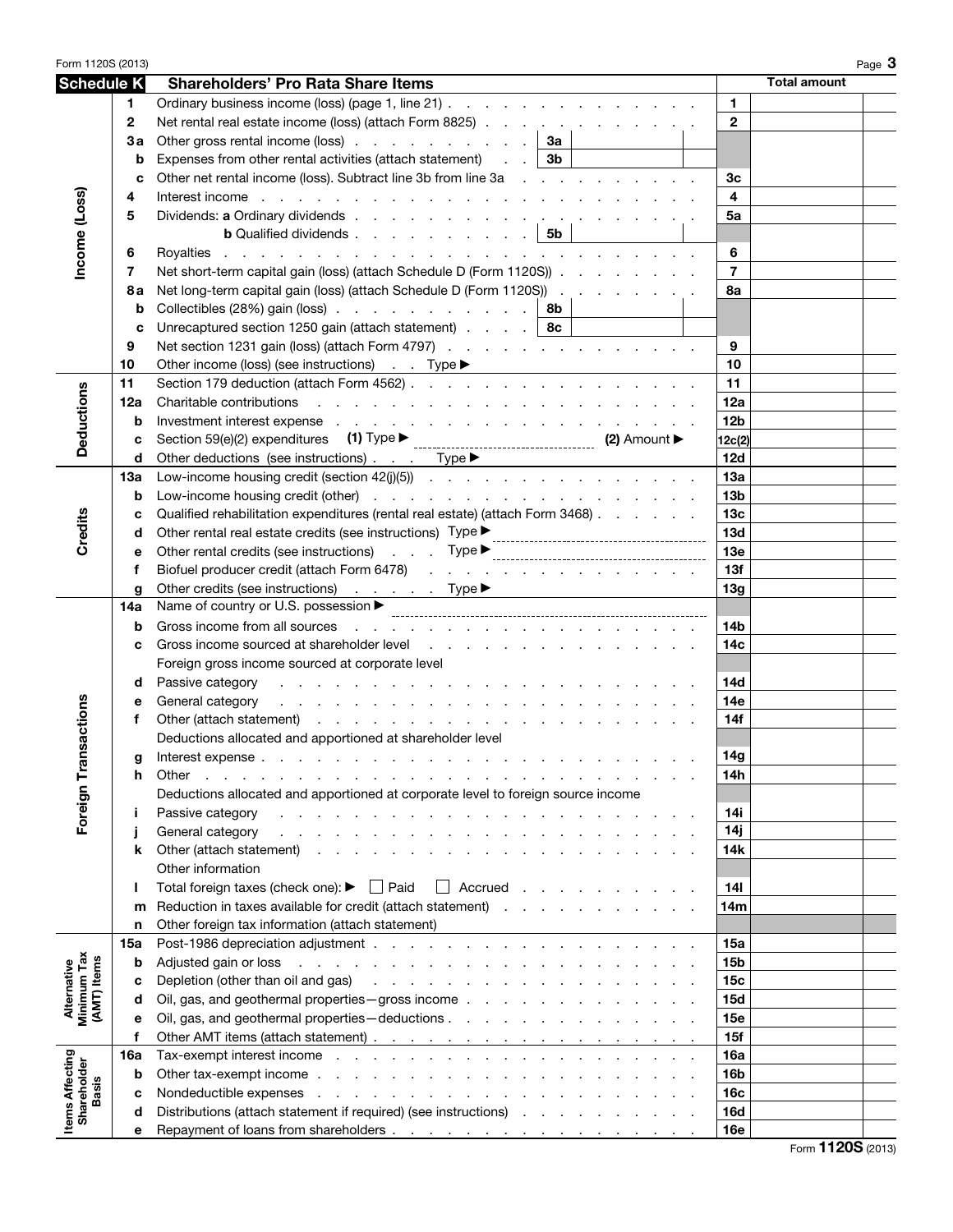| Form 1120S (2013)                                       |                                                                        |             |                                                                                                                                                                                                                                |                       |     |     |                 |                     | Page 4 |
|---------------------------------------------------------|------------------------------------------------------------------------|-------------|--------------------------------------------------------------------------------------------------------------------------------------------------------------------------------------------------------------------------------|-----------------------|-----|-----|-----------------|---------------------|--------|
| <b>Schedule K</b>                                       |                                                                        |             | Shareholders' Pro Rata Share Items (continued)                                                                                                                                                                                 |                       |     |     |                 | <b>Total amount</b> |        |
| ciliation Information<br>Other                          |                                                                        | 17a         |                                                                                                                                                                                                                                |                       |     |     |                 |                     |        |
|                                                         |                                                                        | b           |                                                                                                                                                                                                                                |                       |     |     | 17 <sub>b</sub> |                     |        |
|                                                         | Dividend distributions paid from accumulated earnings and profits<br>c |             |                                                                                                                                                                                                                                |                       |     |     | 17c             |                     |        |
|                                                         | d<br>Other items and amounts (attach statement)                        |             |                                                                                                                                                                                                                                |                       |     |     |                 |                     |        |
|                                                         |                                                                        |             |                                                                                                                                                                                                                                |                       |     |     |                 |                     |        |
| Recon-                                                  |                                                                        | 18          | <b>Income/loss reconciliation.</b> Combine the amounts on lines 1 through 10 in the far right                                                                                                                                  |                       |     |     |                 |                     |        |
|                                                         |                                                                        |             | column. From the result, subtract the sum of the amounts on lines 11 through 12d and 14                                                                                                                                        |                       |     |     | 18              |                     |        |
| <b>Schedule L</b>                                       |                                                                        |             | <b>Balance Sheets per Books</b>                                                                                                                                                                                                | Beginning of tax year |     |     |                 | End of tax year     |        |
|                                                         |                                                                        |             | <b>Assets</b>                                                                                                                                                                                                                  | (a)                   | (b) | (c) |                 | (d)                 |        |
| 1                                                       | Cash                                                                   |             | and the contract of the contract of the contract of the contract of the contract of the contract of the contract of the contract of the contract of the contract of the contract of the contract of the contract of the contra |                       |     |     |                 |                     |        |
| 2a                                                      |                                                                        |             | Trade notes and accounts receivable                                                                                                                                                                                            |                       |     |     |                 |                     |        |
| b                                                       |                                                                        |             | Less allowance for bad debts                                                                                                                                                                                                   |                       |     |     |                 |                     |        |
| 3                                                       |                                                                        | Inventories | the contract of the contract of the con-                                                                                                                                                                                       |                       |     |     |                 |                     |        |
| 4                                                       |                                                                        |             | U.S. government obligations                                                                                                                                                                                                    |                       |     |     |                 |                     |        |
| 5                                                       | Tax-exempt securities (see instructions)                               |             |                                                                                                                                                                                                                                |                       |     |     |                 |                     |        |
| 6                                                       |                                                                        |             | Other current assets (attach statement)                                                                                                                                                                                        |                       |     |     |                 |                     |        |
| 7                                                       | Loans to shareholders                                                  |             |                                                                                                                                                                                                                                |                       |     |     |                 |                     |        |
| 8<br>Mortgage and real estate loans $\ldots$ . $\ldots$ |                                                                        |             |                                                                                                                                                                                                                                |                       |     |     |                 |                     |        |
| 9                                                       |                                                                        |             | Other investments (attach statement)                                                                                                                                                                                           |                       |     |     |                 |                     |        |
| 10a                                                     | Buildings and other depreciable assets                                 |             |                                                                                                                                                                                                                                |                       |     |     |                 |                     |        |
| b                                                       |                                                                        |             | Less accumulated depreciation                                                                                                                                                                                                  |                       |     |     |                 |                     |        |
| 11a                                                     | Depletable assets                                                      |             |                                                                                                                                                                                                                                |                       |     |     |                 |                     |        |
| b                                                       |                                                                        |             | Less accumulated depletion                                                                                                                                                                                                     |                       |     |     |                 |                     |        |
| 12                                                      |                                                                        |             | Land (net of any amortization) $\ldots$ $\ldots$                                                                                                                                                                               |                       |     |     |                 |                     |        |
| 13a                                                     |                                                                        |             | Intangible assets (amortizable only)                                                                                                                                                                                           |                       |     |     |                 |                     |        |
| b                                                       |                                                                        |             | Less accumulated amortization                                                                                                                                                                                                  |                       |     |     |                 |                     |        |
| 14                                                      |                                                                        |             | Other assets (attach statement)                                                                                                                                                                                                |                       |     |     |                 |                     |        |
| 15                                                      |                                                                        |             | Total assets                                                                                                                                                                                                                   |                       |     |     |                 |                     |        |
|                                                         |                                                                        |             | <b>Liabilities and Shareholders' Equity</b>                                                                                                                                                                                    |                       |     |     |                 |                     |        |
| 16                                                      |                                                                        |             | Accounts payable                                                                                                                                                                                                               |                       |     |     |                 |                     |        |
| 17                                                      |                                                                        |             | Mortgages, notes, bonds payable in less than 1 year                                                                                                                                                                            |                       |     |     |                 |                     |        |
| 18                                                      |                                                                        |             | Other current liabilities (attach statement)                                                                                                                                                                                   |                       |     |     |                 |                     |        |
| 19                                                      |                                                                        |             | Loans from shareholders                                                                                                                                                                                                        |                       |     |     |                 |                     |        |
| 20                                                      | Mortgages, notes, bonds payable in 1 year or more                      |             |                                                                                                                                                                                                                                |                       |     |     |                 |                     |        |
| 21                                                      |                                                                        |             | Other liabilities (attach statement)                                                                                                                                                                                           |                       |     |     |                 |                     |        |
| 22                                                      | Capital stock                                                          |             |                                                                                                                                                                                                                                |                       |     |     |                 |                     |        |
| 23                                                      |                                                                        |             | Additional paid-in capital                                                                                                                                                                                                     |                       |     |     |                 |                     |        |
| 24<br>Retained earnings                                 |                                                                        |             |                                                                                                                                                                                                                                |                       |     |     |                 |                     |        |
| 25                                                      |                                                                        |             | Adjustments to shareholders' equity (attach statement)                                                                                                                                                                         |                       |     |     |                 |                     |        |
| 26                                                      |                                                                        |             | Less cost of treasury stock                                                                                                                                                                                                    |                       |     |     |                 |                     |        |
| 27                                                      |                                                                        |             | Total liabilities and shareholders' equity                                                                                                                                                                                     |                       |     |     |                 |                     |        |